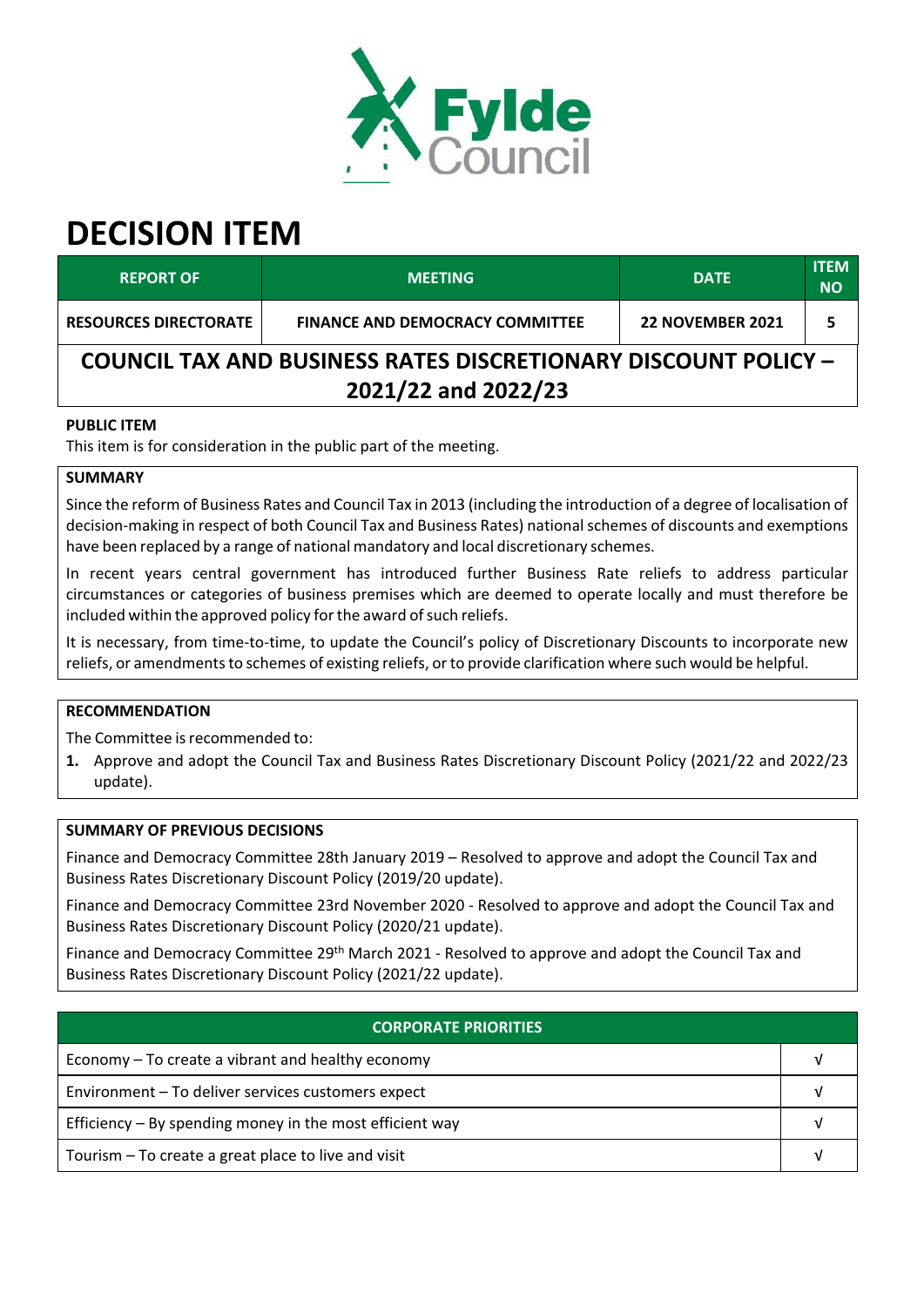## **REPORT**

## **BACKGROUND**

- 1. In respect of both Council Tax and Business Rates national schemes of discounts and exemptions have been in place since the introduction of those arrangements for local taxation. Fylde BC, in line with all local authorities, implemented the schemes of discounts and exemptions as directed by central government. Information of the available discounts and exemptions has always been made available to potential claimants and beneficiaries of such and for a number of years this information has also been promoted through the Council's website.
- 2. With the introduction of the local CTRS in April 2013 it became necessary for the Council to consider the provision of discretionary hardship relief to provide support for claimants in exceptional circumstances, and who are unable to increase their income from other means. Such provision is a key element of the operation of the scheme.
- 3. Section 76 of the Local Government Act 2003 (as amended by section 13A of the Local Government Finance Act 2012) empowers a billing authority to reduce the amount of tax payable as it thinks fit. Funding for such reductions must be provided by the Council and major preceptors as necessary.
- 4. In order to mitigate part of the impact of the CTRS on the most vulnerable households, the Council at that time approved the award of discretionary Hardship Relief under the above powers. Strict criteria are used to determine if any additional relief is appropriate and the level of any such award. Awards are made to those unable to increase their income and then only in exceptional circumstances.
- 5. With regard to Non-domestic (i.e. business) rates the Council is required to apply the national (mandatory) schemes of relief, as determined by central government. The Council may also award additional (discretionary) business rate relief. This may be in relation to charitable organisations (following the application of 80% mandatory relief) or in respect of other organisations in exceptional circumstances. In recent years central government has introduced further reliefs to address particular circumstances or categories of business premises which are deemed to operate locally and must therefore be included within the approved policy forthe award of such reliefs
- 6. From time‐to‐time it is necessary to revise the Council Tax and Business Rates Discretionary Discount Policy in order to reflect changes in reliefsthat are introduced by central government, and any changesin the application of the policy due to changesin local circumstances orto provide clarification.

## **CHANGES REFLECTED IN THE PROPOSED UPDATE OF THE POLICY**

7. This update includes the annual review of the policy and it has been updated to account for measures to support businesses announced in the budget statement on 27<sup>th</sup> October 2021 as a result of the continued response to the COVID-19 pandemic. These relate to the award of a 50% discount for the period 1<sup>st</sup> April 2022 to 31<sup>st</sup> March 2023 for retail, hospitality and leisure businesses, falling under the Expanded Retail Discount category of the policy. These awards are made under section 47 of the Local Government Finance Act 1988 and are subject to cash caps on the amount an eligible business can receive.

The proposed Discretionary Discount Policy for 2021/22 and 2022/23 is attached at Appendix A.